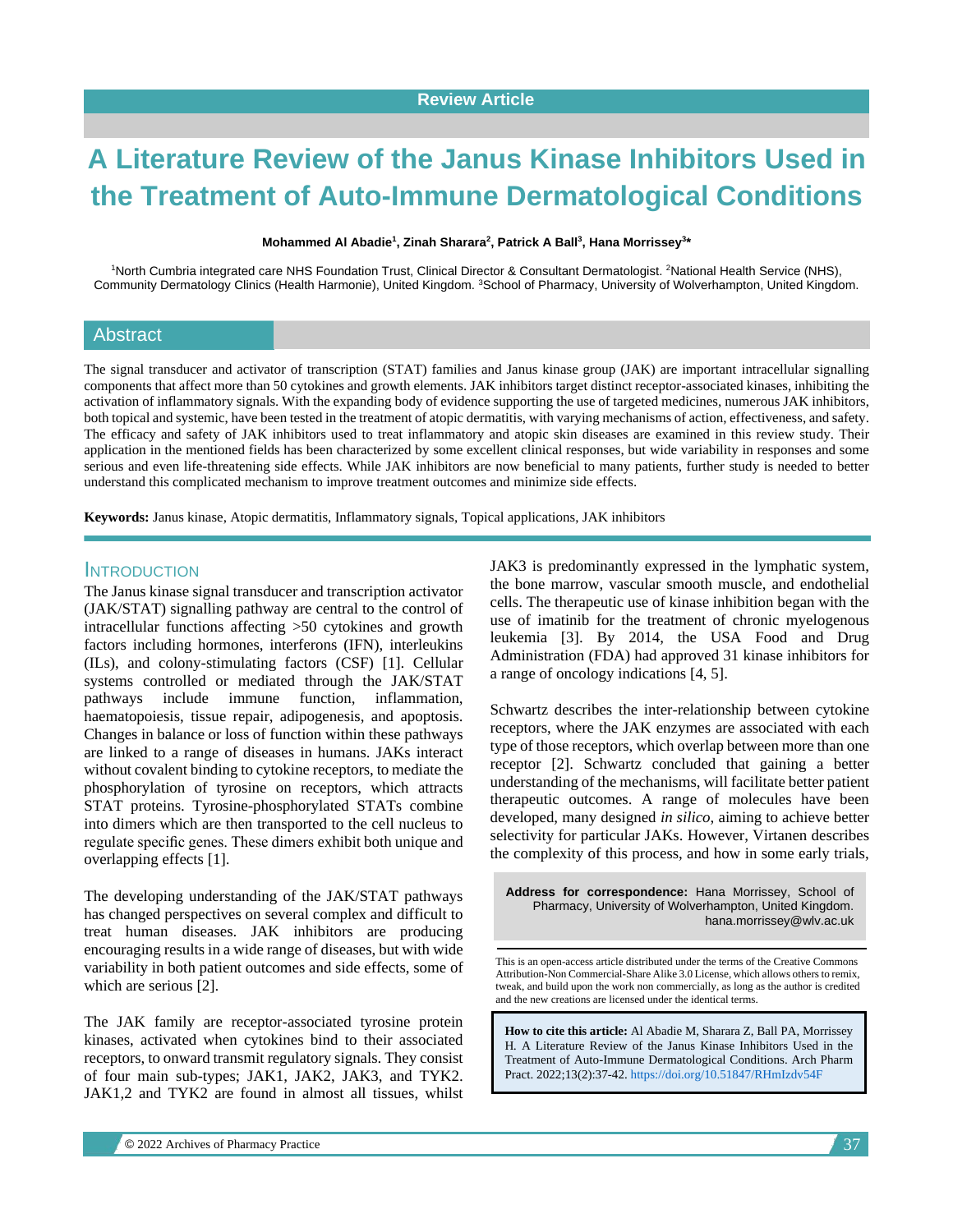medications designed for greater selectivity show only similar effects and side effects to those seen with less selective agents [6].

As the use of the JAK inhibitors has progressively moved toward long-term therapy in chronic inflammatory conditions, a further important aspect that emerges relates to the routes of metabolism and elimination. These medications are often used in the treatment of complex patients who are taking multiple medications, so the effect upon medication clearance mechanisms such as the cytochrome P450 enzymes, leading to interactions with other medications becomes problematic with some of these agents. Here, molecules such as baricitinib and filgotinib that have CYP independent elimination pathways may be shown to offer some advantages.

In dermatology, JAK inhibition has been investigated in a range of conditions known to have auto-immune involvement such as psoriasis and atopic dermatitis (AD). These conditions, have been reported to be ameliorated through inhibition of a range of cytokines including combinations of TNF, IL-17,12, and 23 and also IL-23 in isolation [2]. In AD, overexpression of IL-4, 5, and 13 have been noted [2, 7]. With the known association of the JAK signaling system with these cytokines, the inhibitor tofacitinib was investigated in several trials for dermatological conditions. In this review, each of the JAK inhibitors trialled in the treatment of these skin conditions is reviewed.

## MATERIALS AND METHODS

The review was conducted based upon a manual search for emerging evidence on all JAK and TYK2 medications currently used or under research to investigate their future use in auto-immune dermatological conditions, searching particularly for the words AD and psoriasis, as a narrative review.

### *Narrative Review*

## *Topical Ruxolitinib*

Both JAK1 and JAK2 are selectively inhibited by ruxolitinib. The US Food and Drug Administration recently approved its usage in a cream formulation for the topical treatment of mild-to-moderate atopic dermatitis in nonimmunocompromised individuals aged 12 and up who are not effectively controlled by conventional topical medications. In the ruxolitinib evaluation in AD studies of topical preparations, 2,631 (study 1) and 618 (study 2) patients were randomized. Using the Investigators Global Assessment (IGA), more patients achieved treatment success with 0.75% ruxolitinib cream and 1.5% ruxolitinib cream compared to placebo assessed at week  $8$  ( $p < 0.0001$ ). A noticeable decrease in itching was reported after 12 hours of first application versus placebo and infrequent and lower severity of [reactions](https://www.sciencedirect.com/topics/medicine-and-dentistry/application-site-reaction) at the application site  $(\langle 1\% \rangle)$  [8].

Ruxolitinib cream 1.5%, applied twice daily, provided the greatest improvement in Eczema Area and Severity Index (EASI) as compared to a medium potency topical corticosteroid, however, in this study it was not compared with a more potent topical corticosteroid [8]. Adverse effects included pruritis and burning sensations at the application site, but their incidence was reduced in the treatment group compared to placebo. A pharmacokinetics study recently reported plasma ruxolitinib concentrations after topical application. Applied over 20% of body surface area it was not found to produce systemic plasma concentrations [8].

## *Topical Delgocitinib*

Delgocitinib exhibits inhibitory effects on all the receptor types in the JAK–linked family plus TYK2 [8]. In Japan, 0.5 percent ointment has been licensed for the treatment of Alzheimer's disease [8-10]. Phase 1 and 2 studies demonstrated the effectiveness of topical delgocitinib in decreasing pruritus on day 1, through the possible downregulation of the IL-31 pathway. The number of patients with mEASI-50 and mEASI-75 was observed to increase with delgocitinib therapy and continued to increase for the duration of treatment. The efficacy and safety of delgocitinib 0.5% ointment were explored in patients aged  $\geq 16$  years (n=158) with moderate to severe AD in Japan. The study showed that after the 4<sup>th</sup> week of therapy, the change of mean percentage of EASI was 44.3% with delgocitinib compared to 1.7% in the placebo group. The improvement was maintained through to the  $24<sup>th</sup>$  week [8].

Mild adverse effects were reported in 4.7% of the patients in the treatment group and 1.9% of those in the placebo group. The most commonly reported side effects were; nasopharyngitis, acne, and Kaposi varicelliform eruption. Delgocitinib 0.5% ointment produced improvement in pediatric patients [8]. Japanese patients (2-15 years of age) with AD, randomized as a 1:1:1 ratio, received 0.25% or 0.5% delgocitinib ointment or placebo ointment twice daily for a period of 4 weeks, followed by assessment, then treatment continued for up to 56 weeks. There was a significant change in the [EASI](https://www.sciencedirect.com/topics/medicine-and-dentistry/eczema) score from baseline, in the delgocitinib ointment groups compared to the placebo group. The most reported adverse events were mild and were considered not related to delgocitinib.

#### *Topical Tofacitinib*

Patients treated for AD with topical tofacitinib 2% showed significant improvement in EASI, Physician's Global Assessment (PGA), and % Body Surface Affected (BSA) by week 1, and improvements in pruritus were noted by day 2 [11]. The mean percentage of change in EASI score from baseline at week 4 was significantly more  $(p < 0.001)$  using tofacitinib (81·7%) versus control (-29·9%). Significant (*p*<0·001) improvements vs. placebo were demonstrated in all outcome measures at week 4 in the tofacitinib group. Improvement in pruritus was also seen. Both treatments and placebo showed similar safety and were well tolerated at the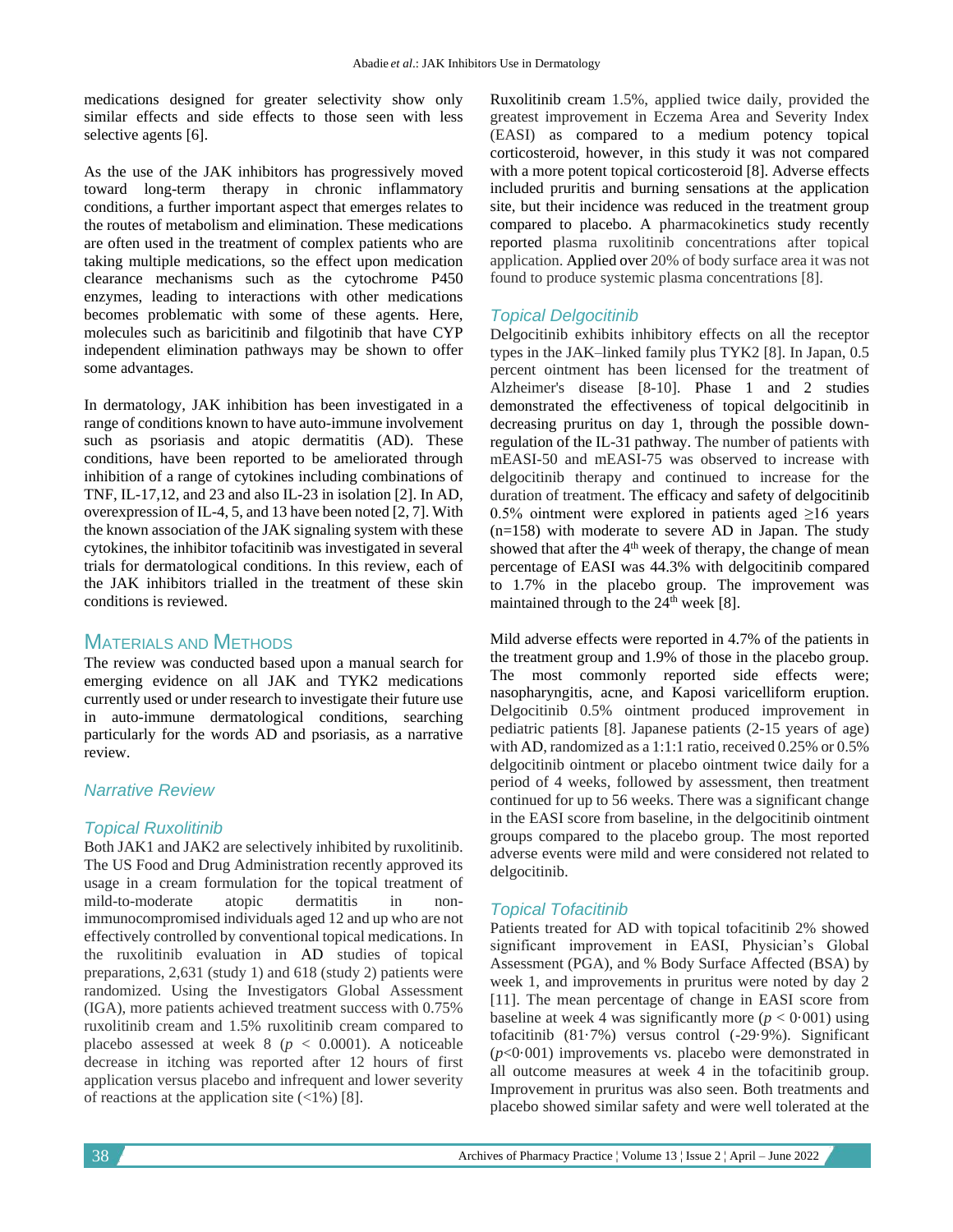site of application, with more adverse events documented for placebo vs. tofacitinib [11]. Further analysis has predicted that in a treated patient with BSA  $\leq 50\%$ , 2% tofacitinib ointment systemic concentrations were measured during the treatment of mild-moderate AD and did not exceed the 10% of observed levels during oral tofacitinib therapy patients with plaque psoriasis using 5mg twice daily [12].

#### *Oral Tofacitinib*

Tofacitinib is a potent inhibitor of JAK1, JAK2, JAK3, and TYK2 [11]. Oral tofacitinib was administered in a dose of 5 mg once or twice daily in 6 patients, in an open-label study. Their SCORAD decreased significantly by 66.6% from 36.5 to 12.2 across 8 to 29 weeks of treatment, with no significant side effects, but the number of patients was limited, and the study had no control group [11]. Tofacitinib is metabolized by CYP3A4 and CYP2C19, so has the potential for a wide range of drug interactions [2].

#### *Oral Gusacitinib*

Gusacitinib inhibits both the JAK and SYK pathways that are under research as an oral medication. In a phase1b trial involving 36 patients, the doses of 20, 40, or 80 mg all achieved EASI-50 in 20% at 20mg, 100% at 40mg and 83% at 80mg. The higher doses were significantly better than the placebo (EASI-50, 22%). Pruritis was reported to be reduced by week 4 of therapy in most patients. The EASI-75 response was 63% and 50% in the 40 mg group and 80 mg/d respectively as compared with 22% in the placebo group [13]. This clinical response was associated with a decline in the levels of the inflammatory cutaneous biomarkers TH2, TH17, and TH22 as well as barrier-related measures (filaggrin [FLG] and CLDN23) [14].

#### *Oral Baricitinib*

Baricitinib was designed to selectively inhibit JAK1 and JAK2 with a lesser affinity for JAK3. It was the first approved oral JAK inhibitor licensed for the treatment of adults with moderate to severe AD [15]. Efficacy was demonstrated in a phase II study in which patients also applied topical glucocorticosteroid. After 16 weeks, based on the primary outcome specified; EASI-50, there were significantly better results with a daily dose of 4 mg baricitinib (61%) compared to the placebo group (37%) [16].

The BREEZE-AD1 and BREEZE-AD2 trials randomized adult patients with moderate to severe AD, to receive baricitinib at 1 mg, 2 mg, 4 mg, or placebo over 16 weeks. The primary endpoint studied was the Investigator's Global Assessment (IGA). (In BREEZE-AD1, at 4mg dose 16.8% responded compared to 4.8% for placebo. In BREEZE-AD2 at 2mg, improvement was seen in 13.8%, versus 4.5% for placebo: At 16 weeks, the 4mg dose was also reported to significantly improve the secondary endpoints; quality of life, pain, pruritis, sleep quality and EASI-75/90 [17]. A 2021 meta-analysis combining eight studies concluded a good safety profile and efficacy using a single dose of oral

baricitinib 4 mg, as monotherapy or in combination with a topical corticosteroid, starting from the first week of treatment at 4 mg dosage. The most frequently reported side effects were nasopharyngitis, upper respiratory tract infections, the elevation of creatine phosphokinase (CPK), and headache [18]. Baricitinib provided oral availability, the prompt onset of action, and significant improvement, with rapid relief of pruritis, having CYP independent clearance, and fewer medication interactions. This may provide an advantageous approach for the treatment of AD.

#### *Oral Abrocitinib*

Abrocitinib is JAK1 selective [19]. In phase 3, a doubleblind, randomized trial, abrocitinib at doses of 200 mg or 100 mg once daily in adults with moderate-to-severe AD was evaluated and compared to the monoclonal antibody dupilumab and placebo for both efficacy and safety. Signs and symptoms of AD at both doses of abrocitinib and dupilumab were significantly reduced, compared to placebo at week 12. The improved IGA response at week 12 was observed in 48.4%, 36.6%, and 36.5% of patients on abrocitinib doses of 200-mg, and 100 mg and those receiving dupilumab respectively, compared to 14.0% in the placebo group. An EASI-75 response at week 12 was observed in 70.3%, 58.7%, 58.1%, and 27.1%, respectively. On the assessment of pruritis at week 2, it was found that the 200-mg dose of abrocitinib was superior to all other groups. In terms of side effects, nausea and acne were most frequent. Patients in this study were receiving background therapy with other topical medications [20]. A recent systematic review concluded that both 100 mg and 200 mg were associated with a greater IGA response, more responders at EASI-50%, EASI-75%, and EASI 90%, with the 200mg dose being superior to 100mg. More participants in the aprocitinib group showed improvement in a numeric rating scale (NRS), dermatology life quality index (DLQI), or the Children's Dermatology Life Quality Index (CDLQI) compared to placebo, with no difference between the two abrocitinib doses. Both doses were associated with lower SCORAD index, % BSA, pruritus and symptoms assessment for atopic dermatitis index (PSAAD), and patients oriented eczema measure (POEM) than placebo [21].

The prevalence of side effects, specifically nausea and headache, was higher with a 200 mg dose than with 100 mg. In the 200-mg group, the adverse effects reported were thrombocytopaenia (n=5), herpes zoster (n=2) and decreased platelet count (n=2), whilst in the 100-mg group, eczema herpeticum  $(n=2)$ , herpangina  $(n=1)$  and pneumonia  $(n=1)$ .

A double-blind, randomized placebo-controlled trial in parallel groups involved the administration of once-daily treatment with 200 mg or 100 mg of oral abrocitinib for 12 weeks. It was found that the signs and symptoms of AD significantly improved. The percentage of improvement on the IGA scale was 44.5%, and 27.8% for those receiving 200 mg and 100 mg of abrocitinib respectively this is significantly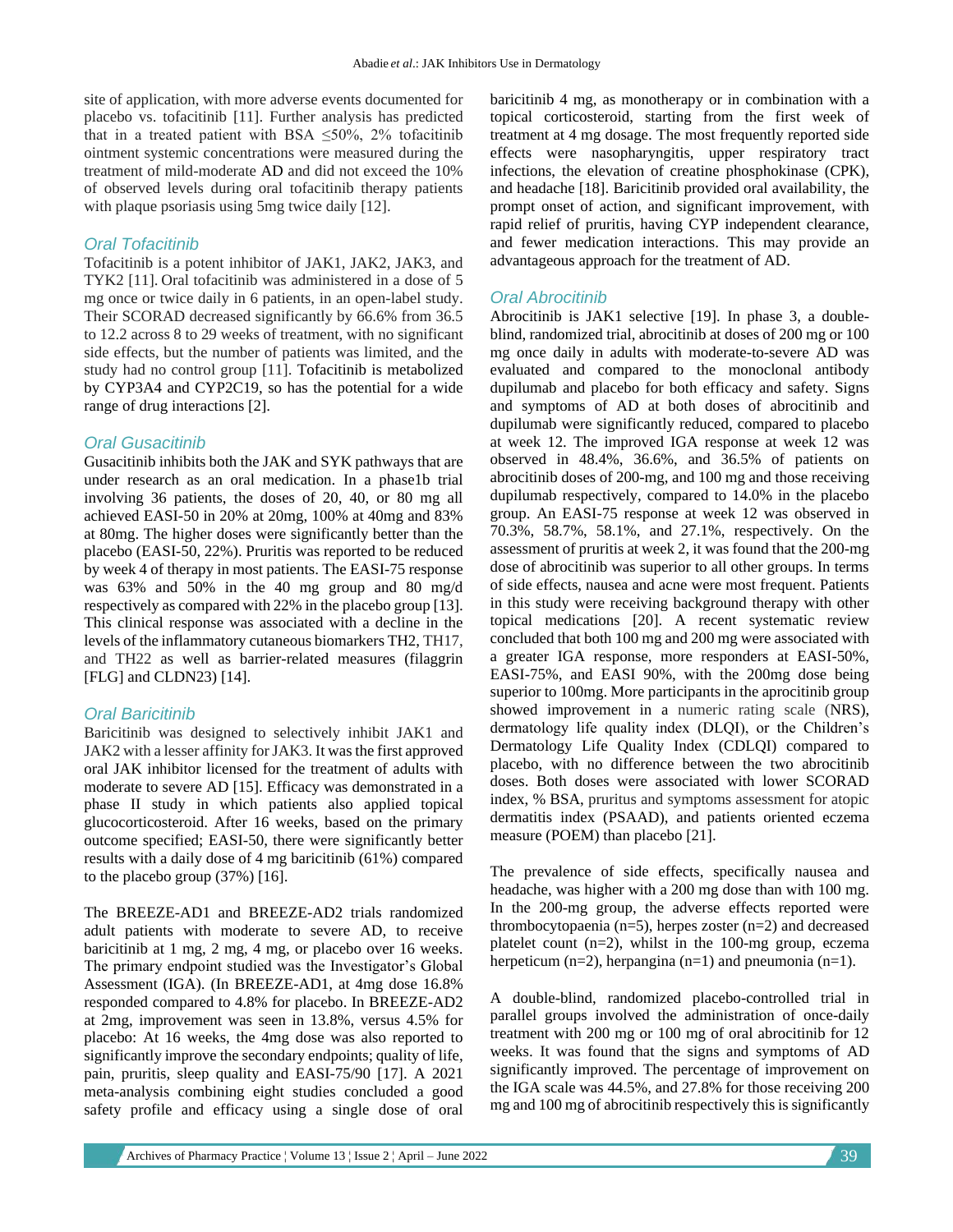more than the IGA scale of which 6.3% for those receiving placebo. Moreover, reductions in the EASI were 82.6% using abrocitinib 200mg, 59.0% using abrocitinib 100mg, and 35.2% for those receiving placebo [19].

### *Oral Upadacitinib*

The JAK1 inhibitor upadacitinib is licensed for the treatment of rheumatoid arthritis [22]. In the safety and efficacy phase 2b study (n=167), patients were randomized to receive upadacitinib 7.5 mg, 15 mg, and 30 mg daily, or a placebo. The basis of comparison was the change in EASI score between baseline and 16 weeks. All evaluated doses of upadacitinib demonstrated improvement compared to placebo; (39% for 7.5 mg, 62% for 15 mg, 74% for 30 mg, 62% for 15mg and 39% for 7.5mg compared to. 23% for placebo). In 24% of the patients treated with 30 mg/d, there was an EASI-100 response, which was not seen in any of those treated with a placebo [23]. The upadacitinib Measure Up 1 and 2 studies were designed to assess safety and efficacy in patients with moderate to severe AD. At 16 weeks, using a dose of 15mg daily, in Measure Up 1, 281 patients (70%) and in Measure Up, 2 276 patients (60%) had achieved EASI-75. In those receiving 30mg, EASI-75 was achieved by 285 patients (80%) in Measure Up 1 and by 282 (73%) in Measure Up 2. In the placebo groups, it was achieved by 16% and 13% Comparing IGA0/1, as an outcome, at 15mg the figures were 48% (1) and 39% (2), and at 30mg 62% (1) and 52% (2) whilst in the placebo group the figures were 8% (1) and 5% (2) All recipients of upadacitinib reported a rapid reduction in pruritis, which was still maintained at 16 weeks. Side effects reported included upper respiratory tract infection, headache, nasopharyngitis, and acne. Monotherapy with upadacitinib, therefore, appears to offer a well-tolerated and effective treatment option in moderate-to-severe AD [24].

Combined with topical corticosteroids, upadacitinib dosed at 15mg and 30mg proved superior to control (topical corticosteroids alone) with a favorable side effect profile [25]. In a randomized, double-blinded, trial of upadacitinib vs dupilumab in 692 patients with moderate-to-severe AD, at week 16, the patients receiving upadacitinib who achieved EASI-75 were 71.0 % which was superior to dupilumab (61.1%). Secondary endpoints were also achieved significantly more with upadacitinib than dupilumab, including improvement in the worst pruritus NRS as early as week 1 ( $p < .001$ ), EASI-75 as early as week 2 ( $p < .001$ ), and EASI-100 at week 16  $(p < .001)$  [26]. However, the upadacitinib group demonstrated higher rates of herpes zoster eruptions, eczema herpeticum, and severe bacterial infections, compared to higher rates of injection site reactions and conjunctivitis in the dupilumab group.

## *In Other Conditions*

For tofacitinib, using the Psoriasis Area and Severity Index (PASI) significant improvement at oral doses of 5mg and 10 mg twice daily were reported [27, 28], but only 10mg twice daily was shown non-inferior to etanercept, the standard of care at the time of the trial [29]. Baricitinib has also been evaluated and was also found effective at 8mg and 10mg daily, the higher end of the dosage range [30]. The range of side effects reported, and the drug interactions, particularly for tofacitinib which like many other medications is metabolized by both CYP3A4 and CYP2C19, have focussed attention on the possibility of using topical formulations. Conversely, baricitinib has CYP independent metabolism and is predominantly renally excreted [2].

In dermatological conditions, the topical application offers the potential to avoid systemic side effects and interactions. In trials, both tofacitinib and ruxolitinib applied topically improved psoriasis to a greater extent than other approved therapies but the improvement was not sustained on discontinuation. There was minimal absorption and no reported systemic effects [31, 32].

Tofacitinib ointment was effective, showing after 4 weeks of treatment, 80% improvement in EASI [11]. It has been suggested that JAK inhibition might be particularly effective in reducing pruritis and scratching [33]. JAK inhibition has also been investigated in alopecia areata, another immunemedicated condition where overexpression of inflammatory cytokines has been demonstrated. One mechanism involved in the condition is an expression of genes regulated through IFNγ. This signals through JAK1 and JAK2 [34]. Studies indicate that baricitinib, ruxolitinib, and tofacitinib are effective in autoimmune alopecia, but that the efficacy of tofacitinib may decrease with time, and in all cases, the condition returns on therapy withdrawal [34-38]. Craiglow demonstrated the efficacy of topical application of ruxolitinib in alopecia universalis [39]. That JAK inhibition appears to lead to hair re-growth is of particular interest [40]. Tofacitinib has also been reported to improve vitiligo [41], palmoplantar pustulosis [42], and idiopathic erythema multiforme [43].

## **CONCLUSION**

This review summarises current published evidence for JAK inhibitors used in AD and other dermatological conditions. All the agents administered orally; abrocitinib, baricitinib, gusacitinib, and upadacitinib and topical delgocitinib, ruxolitinib, and tofacitinib, improved skin outcomes when compared to placebo, with reported improvement of itch, sleep, and quality of life. JAK inhibitors are showing acceptable efficacy for some patients in the treatment of AD with a mostly tolerable side effect profile. Although most adverse events (AEs) observed in the trials were of mild to moderate severity, trials evaluating JAK inhibitors over longer durations of therapy in other indications like arthritis suggest an increased risk of serious AEs, such as reactivation of herpes zoster, malignancy, thromboembolic events, and cardiovascular events [44-46]. Further prospective studies, particularly including the use in pediatric patients and with long-term follow-up and detailed evaluation of costeffectiveness are required to inform clinical decisions and future guidelines.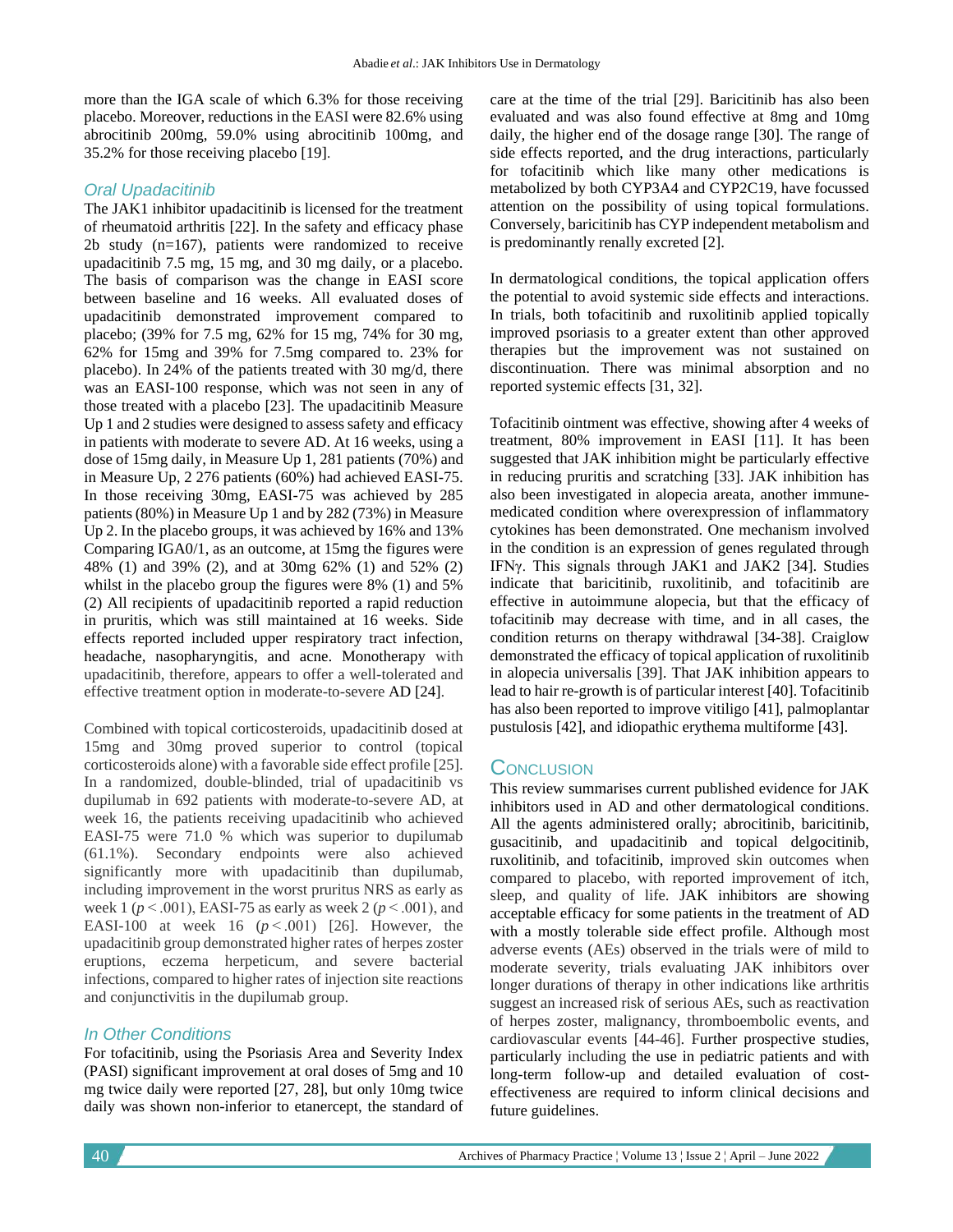#### ACKNOWLEDGMENTS: None CONFLICT OF INTEREST: None FINANCIAL SUPPORT: None ETHICS STATEMENT: None

#### **REFERENCES**

- 1. Hu X, Li J, Fu M, Zhao X, Wang W. The JAK/STAT signaling pathway: from bench to clinic. Signal Transduct Target Ther. 2021;6(1):402.
- 2. Schwartz DM, Kanno Y, Villarino A, Ward M, Gadina M, O'Shea JJ. JAK inhibition as a therapeutic strategy for immune and inflammatory diseases. Nat Rev Drug Discov. 2017;16(12):843-62.
- 3. Druker BJ, Talpaz M, Resta DJ, Peng B, Buchdunger E, Ford JM, et al. Efficacy and safety of a specific inhibitor of the BCR-ABL tyrosine kinase in chronic myeloid leukemia. N Engl J Med. 2001;344(14):1031-7.
- 4. Rask-Andersen M, Zhang J, Fabbro D, Schiöth HB. Advances in kinase targeting: current clinical use and clinical trials. Trends Pharmacol Sci. 2014;35(11):604-20.
- 5. Herrera AF, Jacobsen ED. Ibrutinib for the treatment of mantle cell lymphoma. Clin Cancer Res. 2014;20(1):5365-71.
- 6. T Virtanen A, Haikarainen T, Raivola J, Silvennoinen O. Selective JAKinibs: prospects in inflammatory and autoimmune diseases. BioDrugs. 2019;33(1):15-32.
- 7. Neis MM, Peters B, Dreuw A, Wenzel J, Bieber T, Mauch C, et al. Enhanced expression levels of IL-31 correlate with IL-4 and IL-13 in atopic and allergic contact dermatitis. J Allergy Clin Immunol. 2006;118(4):930-7.
- 8. Papp K, Szepietowski JC, Kircik L, Toth D, Eichenfield LF, Leung DYM, et al. Efficacy and safety of ruxolitinib cream for the treatment of atopic dermatitis: Results from 2 phase 3, randomized, double-blind studies. J Am Acad Dermatol. 2021;85(4):863-72.
- 9. Kim BS, Howell MD, Sun K, Papp K, Nasir A, Kuligowski ME. Treatment of atopic dermatitis with ruxolitinib cream (JAK1/JAK2 inhibitor) or triamcinolone cream. J Allergy Clin Immunol. 2020;145(2):572-82.
- 10. Gong X, Chen X, Kuligowski ME, Liu X, Liu X, Cimino E, et al. Pharmacokinetics of ruxolitinib in patients with atopic dermatitis treated with ruxolitinib cream: data from phase II and III studies. Am J Clin Dermatol. 2021;22(4):555-66.
- 11. Bissonnette R, Papp KA, Poulin Y, Gooderham M, Raman M, Mallbris L, et al. Topical tofacitinib for atopic dermatitis: a phase IIa randomized trial. Br J Dermatol. 2016;175(5):902-11.
- 12. Purohit VS, Ports WC, Wang C, Riley S. Systemic tofacitinib concentrations in adult patients with atopic dermatitis treated with 2% tofacitinib ointment and application to pediatric study planning. J Clin Pharmacol. 2019;59(6):811-20.
- 13. Bissonnette R, Maari C, Forman S, Bhatia N, Lee M, Fowler J, et al. The oral Janus kinase/spleen tyrosine kinase inhibitor ASN002 demonstrates efficacy and improves associated systemic inflammation in patients with moderate-to-severe atopic dermatitis: results from a randomized double-blind placebo-controlled study. Br J Dermatol. 2019;181(4):733-42.
- 14. Pavel AB, Song T, Kim HJ, Del Duca E, Krueger JG, Dubin C, et al. Oral Janus kinase/SYK inhibition (ASN002) suppresses inflammation and improves epidermal barrier markers in patients with atopic dermatitis. J Allergy Clin Immunol. 2019;144(4):1011-24.
- 15. Radi G, Simonetti O, Rizzetto G, Diotallevi F, Molinelli E, Offidani A. Baricitinib: The first Jak inhibitor approved in Europe for the treatment of moderate to severe atopic dermatitis in adult patients. Healthcare (Basel). 2021;9(11):1575.
- 16. Guttman-Yassky E, Silverberg JI, Nemoto O, Forman SB, Wilke A, Prescilla R, et al. Baricitinib in adult patients with moderate-to-severe atopic dermatitis: A phase 2 parallel, double-blinded, randomized placebo-controlled multiple-dose study. J Am Acad Dermatol. 2019;80(4):913-21.
- 17. Simpson EL, Lacour JP, Spelman L, Galimberti R, Eichenfield LF, Bissonnette R, et al. Baricitinib in patients with moderate-to-severe atopic dermatitis and inadequate response to topical corticosteroids:

results from two randomized monotherapy phase III trials. Br J Dermatol. 2020;183(2):242-55.

- 18. Bieber T, Thyssen JP, Reich K, Simpson EL, Katoh N, Torrelo A, et al. Pooled safety analysis of baricitinib in adult patients with atopic dermatitis from 8 randomized clinical trials. J Eur Acad Dermatol Venereol. 2021;35(2):476-85.
- 19. Gooderham MJ, Forman SB, Bissonnette R, Beebe JS, Zhang W, Banfield C, et al. Efficacy and safety of oral Janus kinase 1 inhibitor abrocitinib for patients with atopic dermatitis: a phase 2 randomized clinical trial. JAMA Dermatol. 2019;155(12):1371-9.
- 20. Bieber T, Simpson EL, Silverberg JI, Thaçi D, Paul C, Pink AE, et al. Abrocitinib versus placebo or dupilumab for atopic dermatitis. N Engl J Med. 2021;384(12):1101-12.
- 21. Fadlalmola HA, Albadrani MS, Elhusein AM, Mohamedsalih WE, Swamy VDS, Mamanao DM. Effectiveness and safety of abrocitinib in patients with moderate-to-severe atopic dermatitis: a systematic review and meta-analysis of randomized clinical trials. Dermatol Res Pract. 2021;2021:8382761.
- 22. Duggan S, Keam SJ. Upadacitinib: First Approval. Drugs. 2019;79(16):1819-28.
- 23. Guttman-Yassky E, Thaçi D, Pangan AL, Hong HC, Papp KA, Reich K, et al. Upadacitinib in adults with moderate to severe atopic dermatitis: 16-week results from a randomized, placebo-controlled trial. J Allergy Clin Immunol. 2020;145(3):877-84.
- 24. Guttman-Yassky E, Teixeira HD, Simpson EL, Papp KA, Pangan AL, Blauvelt A, et al. Once-daily upadacitinib versus placebo in adolescents and adults with moderate-to-severe atopic dermatitis (Measure Up 1 and Measure Up 2): results from two replicate double-blind, randomized controlled phase 3 trials. Lancet. 2021;397(10290):2151- 68.
- 25. Reich K, Teixeira HD, de Bruin-Weller M, Bieber T, Soong W, Kabashima K, et al. Safety and efficacy of upadacitinib in combination with topical corticosteroids in adolescents and adults with moderate-tosevere atopic dermatitis (AD Up): results from a randomized, double-<br>blind, placebo-controlled, phase 3 trial. Lancet. blind, placebo-controlled, phase 3 trial. Lancet. 2021;397(10290):2169-81.
- 26. Blauvelt A, Teixeira HD, Simpson EL, Costanzo A, De Bruin-Weller M, Barbarot S, et al. Efficacy and safety of upadacitinib vs dupilumab in adults with moderate-to-severe atopic dermatitis: a randomized clinical trial. JAMA Dermatol. 2021;157(9):1047-55.
- 27. Bissonnette R, Iversen L, Sofen H, Griffiths CE, Foley P, Romiti R, et al. Tofacitinib withdrawal and retreatment in moderate-to-severe chronic plaque psoriasis: a randomized controlled trial. Br J Dermatol. 2015;172(5):1395-406.
- 28. Chiricozzi A, Faleri S, Saraceno R, Bianchi L, Buonomo O, Chimenti S, et al. Tofacitinib for the treatment of moderate-to-severe psoriasis. Expert Rev Clin Immunol. 2015;11(4):443-55.
- 29. Bachelez H, van de Kerkhof PC, Strohal R, Kubanov A, Valenzuela F, Lee JH, et al. Tofacitinib versus etanercept or placebo in moderate-tosevere chronic plaque psoriasis: a phase 3 randomized non-inferiority trial. Lancet. 2015;386(9993):552-61.
- 30. Papp KA, Menter MA, Raman M, Disch D, Schlichting DE, Gaich C, et al. A randomized phase 2b trial of baricitinib, an oral Janus kinase (JAK) 1/JAK2 inhibitor, in patients with moderate-to-severe psoriasis. Br J Dermatol. 2016;174(6):1266-76.
- 31. Punwani N, Scherle P, Flores R, Shi J, Liang J, Yeleswaram S, et al. Preliminary clinical activity of a topical JAK1/2 inhibitor in the treatment of psoriasis. J Am Acad Dermatol. 2012;67(4):658-64.
- 32. Punwani N, Burn T, Scherle P, Flores R, Shi J, Collier P, et al. Downmodulation of key inflammatory cell markers with a topical Janus kinase 1/2 inhibitor. Br J Dermatol. 2015;173(4):989-97.
- 33. Meng J, Steinhoff M. Molecular mechanisms of pruritus. Curr Res Transl Med. 2016;64(4):203-6.
- 34. Xing L, Dai Z, Jabbari A, Cerise JE, Higgins CA, Gong W, et al. Alopecia areata is driven by cytotoxic T lymphocytes and is reversed by JAK inhibition. Nat Med. 2014;20(9):1043-9.
- 35. Liu LY, Craiglow BG, Dai F, King BA. Tofacitinib for the treatment of severe alopecia areata and variants: A study of 90 patients. J Am Acad Dermatol. 2017;76(1):22-8.
- 36. Scheinberg M, Ferreira SB. Reversal of alopecia universalis by tofacitinib: a case report. Ann Intern Med. 2016;165(10):750-1.